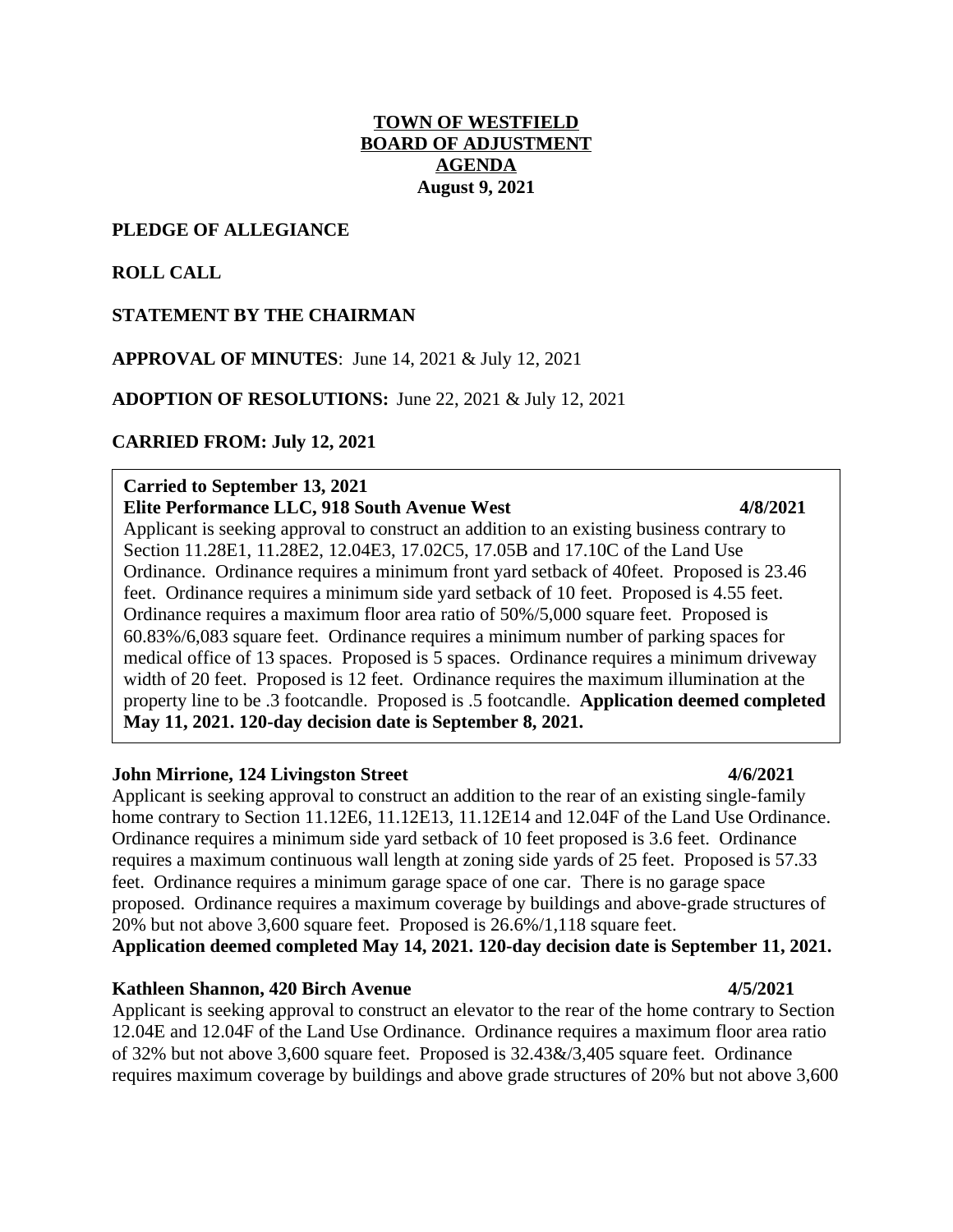## **Leo and Hannah Rodriguez , 128 Florence Avenue 1/26/21**

Applicant is seeking approval to construct a front porch to an existing home contrary to Section 11.09E5, 11.09E6, 12.04E1, 12.04E3 and 12.04G of the Land Use Ordinance. Ordinance requires a front yard to conform to the average front yard setback. Proposed is 14.75 feet. Ordinance requires a minimum side yard setback of 10 feet. Proposed is 5.91 feet. Ordinance requires a maximum coverage of buildings and above grade structures of 20% but not above 3,600 square feet. Proposed is 21.8%. Ordinance requires a maximum of coverage by buildings and above grade structures with ingress/egress platforms, porches and decks of 4% but not above 420 square feet. Proposed is 4.4%/254 square feet. Ordinance requires a maximum of coverage by improvements of 50% but not above 6,400 square feet. Proposed is 51.9%/3,023 square feet. **Application deemed completed June 8, 2021. 120-day decision date is October 6, 2021.**

# **Xiaoyan Zhuang, 811 Grant Avenue 4/6/2021**

Applicant is seeking approval to construct a one-story addition on the front of the home contrary to Section 12.03C, D & E, 12.04F1 and 12.04E1 of the Land Use Ordinance. Ordinance requires a minimum front yard setback of 25 feet. Proposed is 22 feet 1 inch. Ordinance requires a maximum coverage by buildings and above grade structures of 20% but not above 3,600 square feet. Proposed is 23.36%. Ordinance requires a maximum floor area ratio of 37% but not above 3,200 square feet. Proposed is 38.82%. **Application deemed completed June 8, 2021. 120-day decision date is October 6, 2021.**

# **Brett and Tony Ann Ferry, 646 Fourth Avenue 5/3/2021**

Applicant is seeking approval to construct an inground pool and accessory patio contrary to Section 11.07E14 and 12.04G of the Land Use Ordinance. Ordinance requires a minimum garage space of one. Proposed is 0. Ordinance requires a maximum coverage by improvements of 50% but not above 6,400 square feet. Proposed is 76.8%/5,851 square feet. Ordinance requires a maximum floor area ratio of 37% but not above 3,200 square feet. **Application deemed completed June 16, 2021. 120-day decision date is October 14, 2021.**

# **NEW APPEALS:**

# **Robert A. Magnanini, 539 Lawrence Avenue 5/17/2021**

Applicant is seeking approval to construct a two story, 3 car carriage house contrary to Section 12.04G-1,13.01D, 13.01G, 13.011-1B of the Land Use Ordinance. Maximum coverage by improvements of 30%. Proposed is 36.28%. Maximum floor area for accessory structures is 750 sq ft. Proposed is 926 sq. ft. Rear yard location of accessory structures over 500 sq. ft. is 10 ft. distance from property line. Proposed is 5 ft. Maximum height of accessory structures is 15 ft. Proposed is 20.73 ft. **Application deemed completed June 30,2021. 120-day decision date is October 28, 2021.**